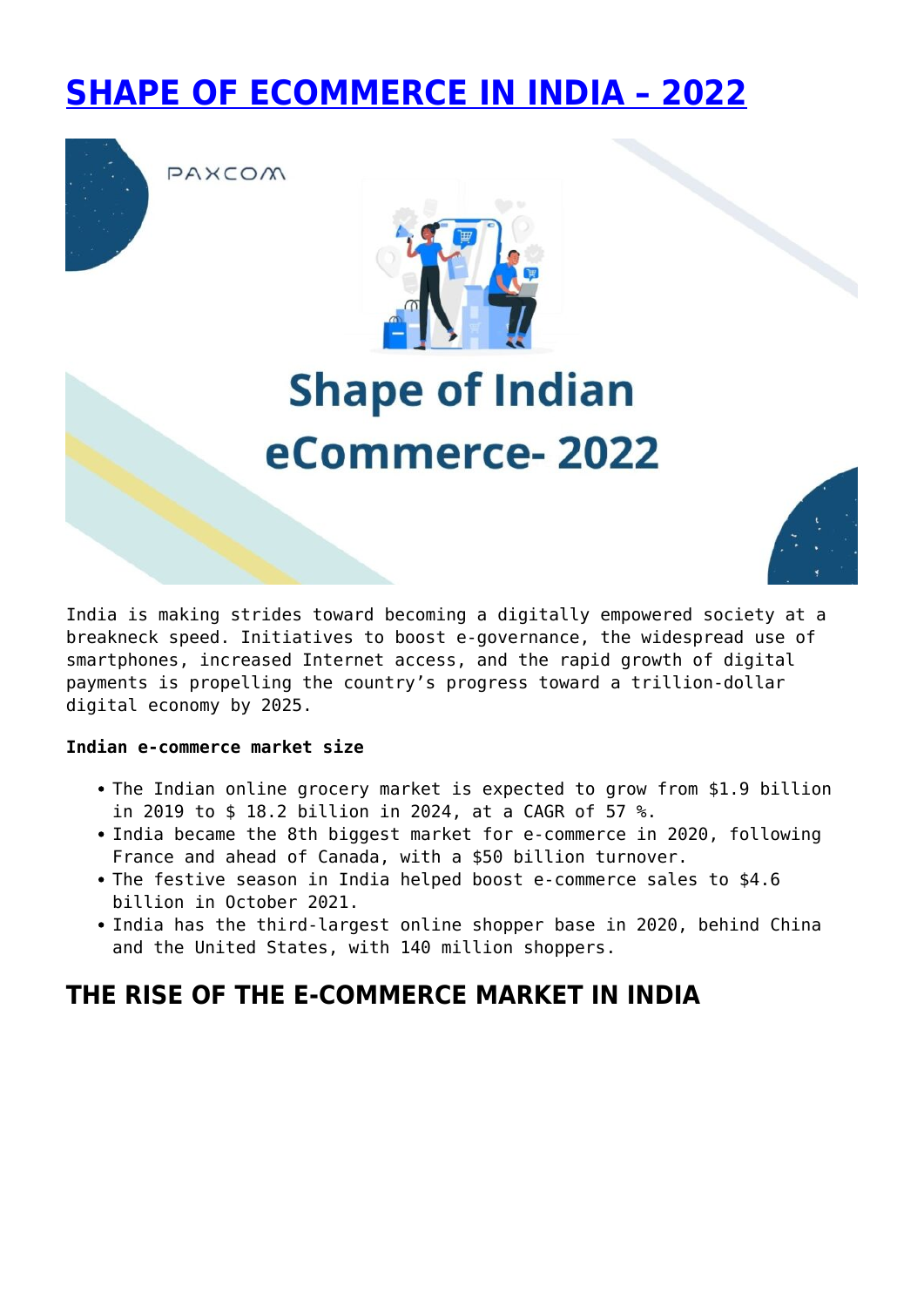

#### Source: Redseer

The Indian eCommerce market is expected to overtake the United States by 2034 and become the world's second-largest **E**-commerce market. According to a new report from Forrester, Retail's online penetration is expected to rise from 4.7% in 2019 to 10.7% by 2024. COVID accelerated consumers' shift to online shopping and digital payments because of the slump in consumer expenditure, the slowdown in the economy, and the anxiety it created.

A large part of the industry's growth can be attributed to increased internet and smartphone use. India's internet users expanded to 784.59 million by July 2021 due to the 'Digital India' program implemented by the government. Wireless internet connections made up 97% of all internet connections in metropolitan areas, accounting for 61% of all connections.

The bulk of consumers shopping online are between the ages of 26 and 35, accounting for 37%, and 18 to 25, accounting for 26%, with 72% males and 28% females. According to the data intelligence company's survey on the state of [eCommerce in India,](https://paxcom.ai/blog/beauty-ecommerce-in-india/) which was done across Tier 1, 2, and 3, usage of beauty e-commerce applications increased by 64% over the last year, while [fashion e](https://paxcom.ai/blog/fashion-and-beauty-ecommerce-trends-in-southeast-asia/)[commerce](https://paxcom.ai/blog/fashion-and-beauty-ecommerce-trends-in-southeast-asia/) increased by 368%. The festive season has only fueled the growth of the two e-commerce domains, with shopaholics completing at least two purchases during the fashion festivals.

## **BEHAVIORAL SHIFT OF INDIAN CONSUMERS DUE TO**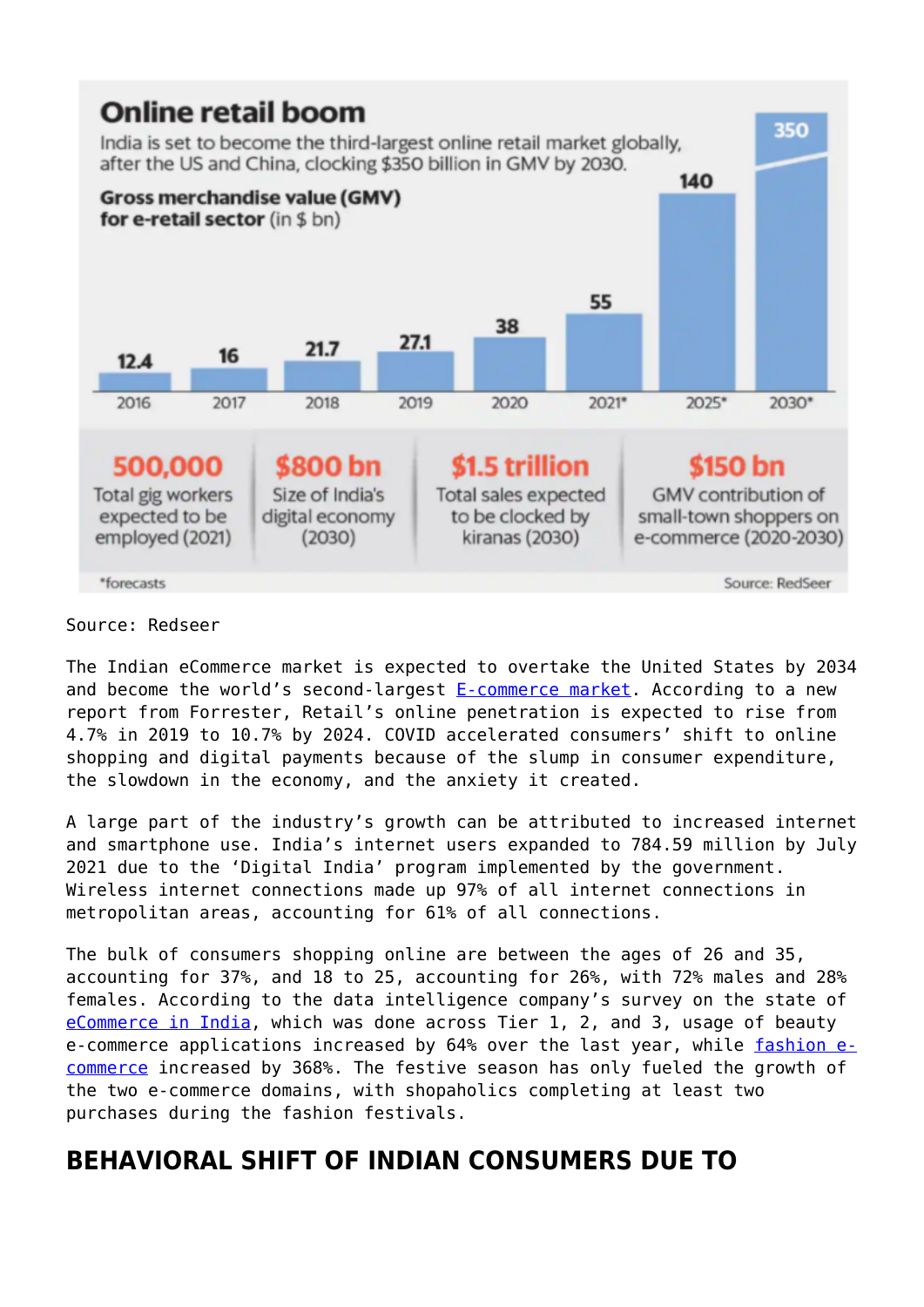## **PANDEMIC**



The Indian e-commerce business has benefited significantly from the pandemic since the lockdown introduced millions of people to the convenience of online purchasing and encouraged seasoned online shoppers to purchase more. It ushered in a new era of digital innovation in India, a country where Kirana Shops predominate.

Amazon and Flipkart, and industry observers remarked that the desire for social distance and a focus on safety during the pandemic drove millions of individuals to [e-commerce platforms](https://paxcom.ai/blog/boost-conversions-by-image-optimization/) last year, not just in metros but also in tier III beyond. Another new development is a shift in the way people discover and purchase consumer goods. Nowadays, most people begin their shopping experience on an e-commerce website. According to a Grofers spokeswoman, 64% of new users on the site in the last year were first-time online grocery buyers, while 20% were completely new to e-commerce.

During the first week of the festive season in 2020, e-commerce sales in India totaled 290 billion Indian rupees, compared to 190 billion Indian rupees during the same period in 2019.

These customers are targeted by e-commerce platforms using native languages, offers, and discounts. [Groceries](https://paxcom.ai/blog/whats-in-store-for-indian-egrocery-market/), computers, headphones, furniture, consumer electronics, health and fitness products, household goods, personal grooming products, clothing, and books also saw an increase in demand from e-tailers.

As a result of the pandemic, small and medium-sized firms could adapt to the new e-commerce environment more quickly. Many first-timers who learned to navigate virtual aisles last year discovered that shopping online has silently transitioned from the compulsion to becoming part of everyday life, a comfortable, practical method to buy what the heart wishes, from the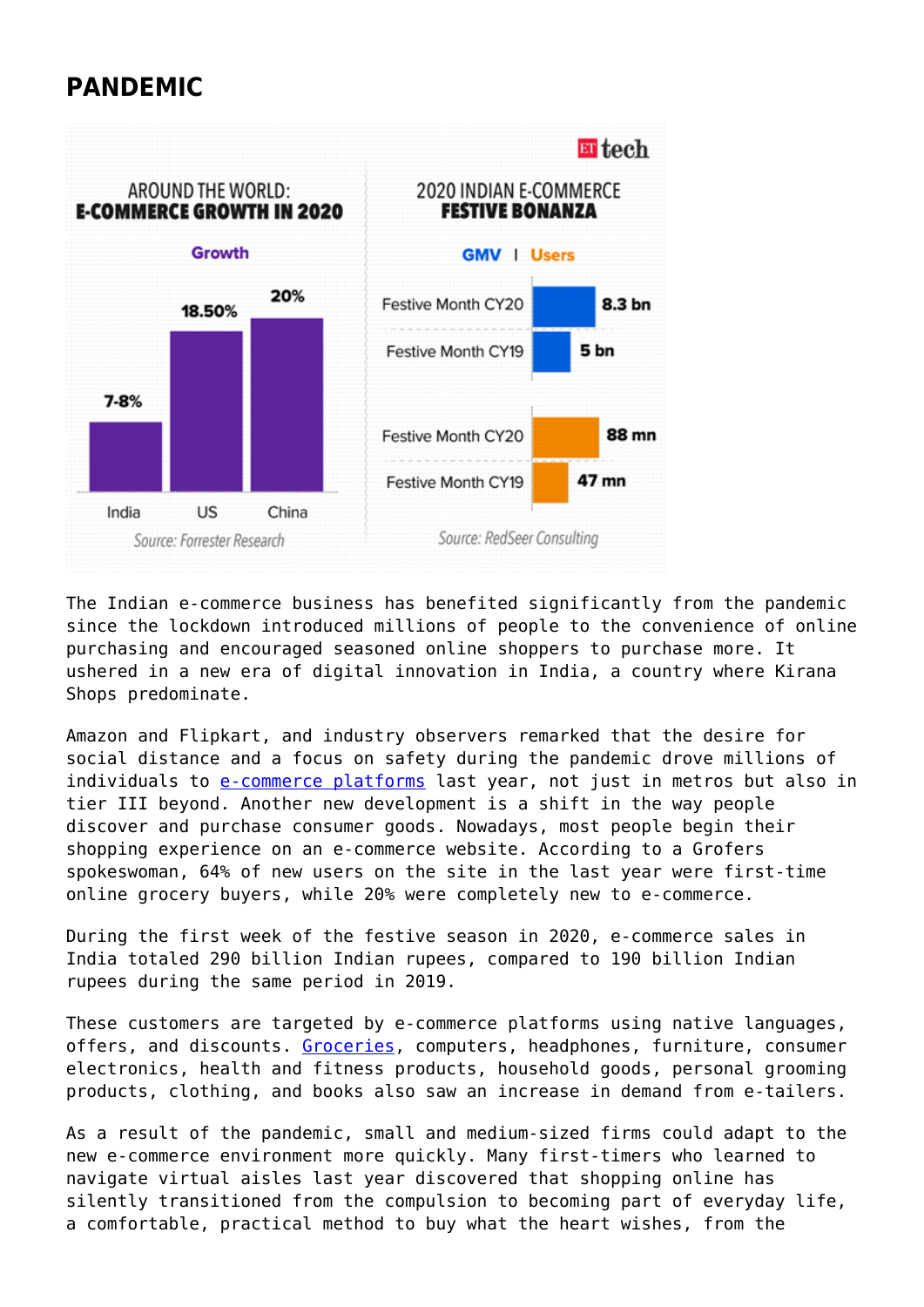comfort and safety of home.

## **TOP ONLINE INDIAN E-COMMERCE PLATFORMS IN INDIA**

eCommerce has transformed the way businesses are conducted in India. There are over 19,000 eCommerce businesses in India, and it's difficult to break through the noise. Following are the most popular e-commerce websites in India, that have simplified the process of shopping online.



## **LEADING E-COMMERCE MARKETPLACES**

The battle of the e-commerce legends, Amazon, and Flipkart, is worth noting, with Flipkart's active user base rising 83% in the 2021 [online shopping](https://paxcom.ai/blog/ecommerce-business-strategy-for-festive-season/) [festival](https://paxcom.ai/blog/ecommerce-business-strategy-for-festive-season/) compared to Amazon's 72%. Even though Flipkart dominates in terms of engagement metrics like search frequency and active sessions, Amazon is winning in terms of transactions, significantly less average session times.

#### **AMAZON**

Amazon is what Indian people think of when they think of online shopping. On average, Amazon receives 323 million monthly visitors (78%) online. Amazon started operating in India in 2013. This online marketplace has evolved to be India's largest since its start, posing fierce competition to others.

#### **FLIPKART**

Indian e-commerce pioneer Flipkart is often considered to be the country's most successful enterprise. It started out as a bookshop like Amazon, but Flipkart has since expanded to include a wide range of products. **[Flipkart](https://en.wikipedia.org/wiki/Flipkart)** is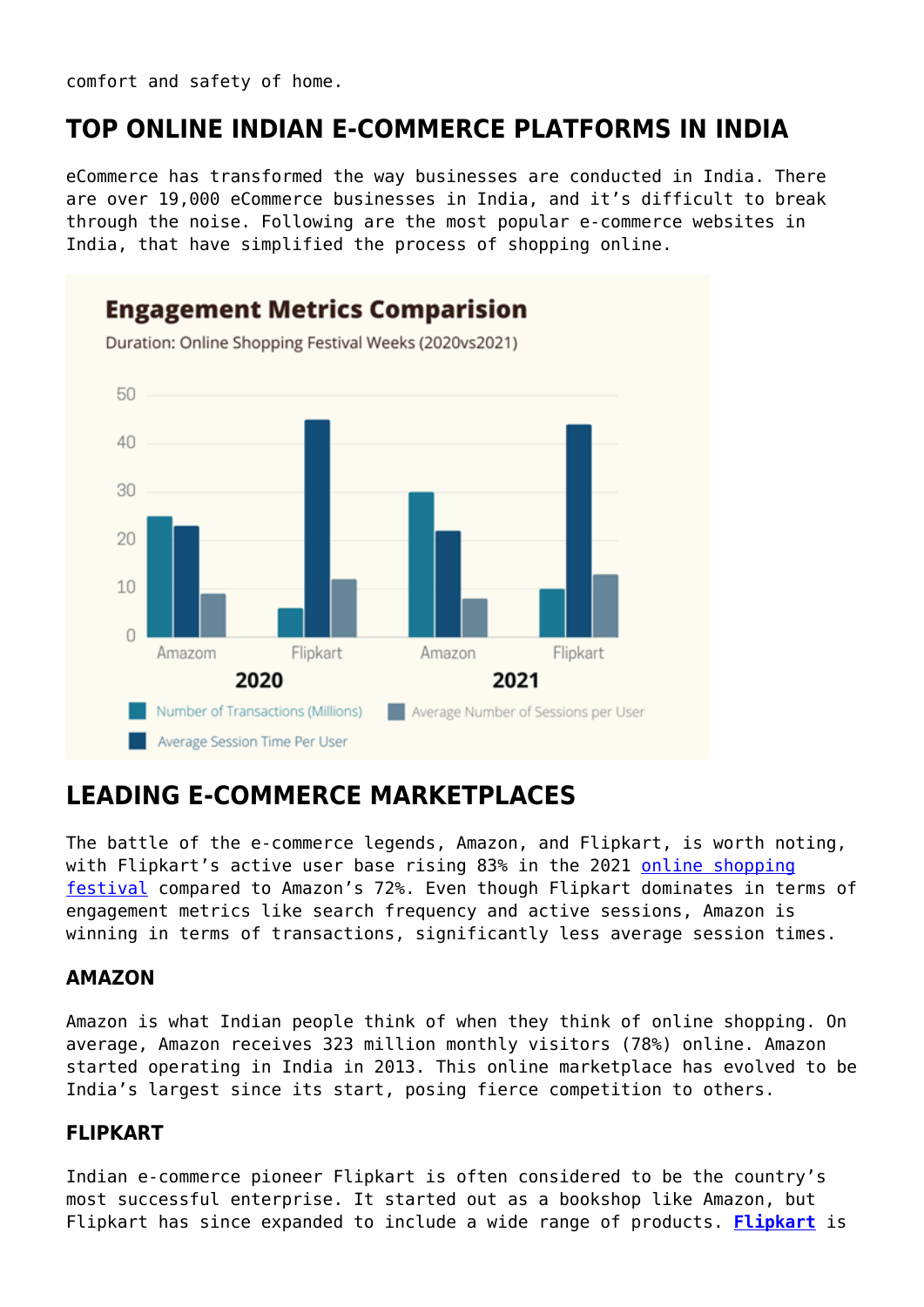expected to have 242.62 million monthly visitors.

## **FASHION AND BEAUTY E-COMMERCE**

Myntra faces stiff competition from Meesho, Ajio, and TataCliq. While Myntra accounted for about 46% of all purchases in 2020, Ajio accounted for approximately 69% of all transactions in 2021. The percentage of Myntra's active users who also use Meesho, Ajio, and TataCliq has climbed dramatically this year, indicating that users are exploring several options.



#### **MYNTRA**

Myntra was purchased by Flipkart in 2014 and remained the favorite fashion platform for online shoppers. Approximately 50 million people visit Myntra monthly. Myntra has carved out a position for itself in the e-commerce world, earning people's confidence in the process. The success mantra of Myntra is its hybrid logistics approach, which includes everything from special offers to Cash-on-Delivery perks. It pays close attention to its supply chain management and hires delivery agents with extensive experience.

#### **AJIO**

Ajio is an online store launched by Reliance ltd in 2016. When it comes to product categories, the "Fashion" category accounts for the majority of ajio.com's eCommerce net sales. In the year 2021, its global net sales were \$2,129.4 million.

#### **NYKAA**

Nykaa was established in 2012 and had been gaining popularity since then. About 10 million people visited the beauty and personal care retailer Nykaa's website during the month of February 2022.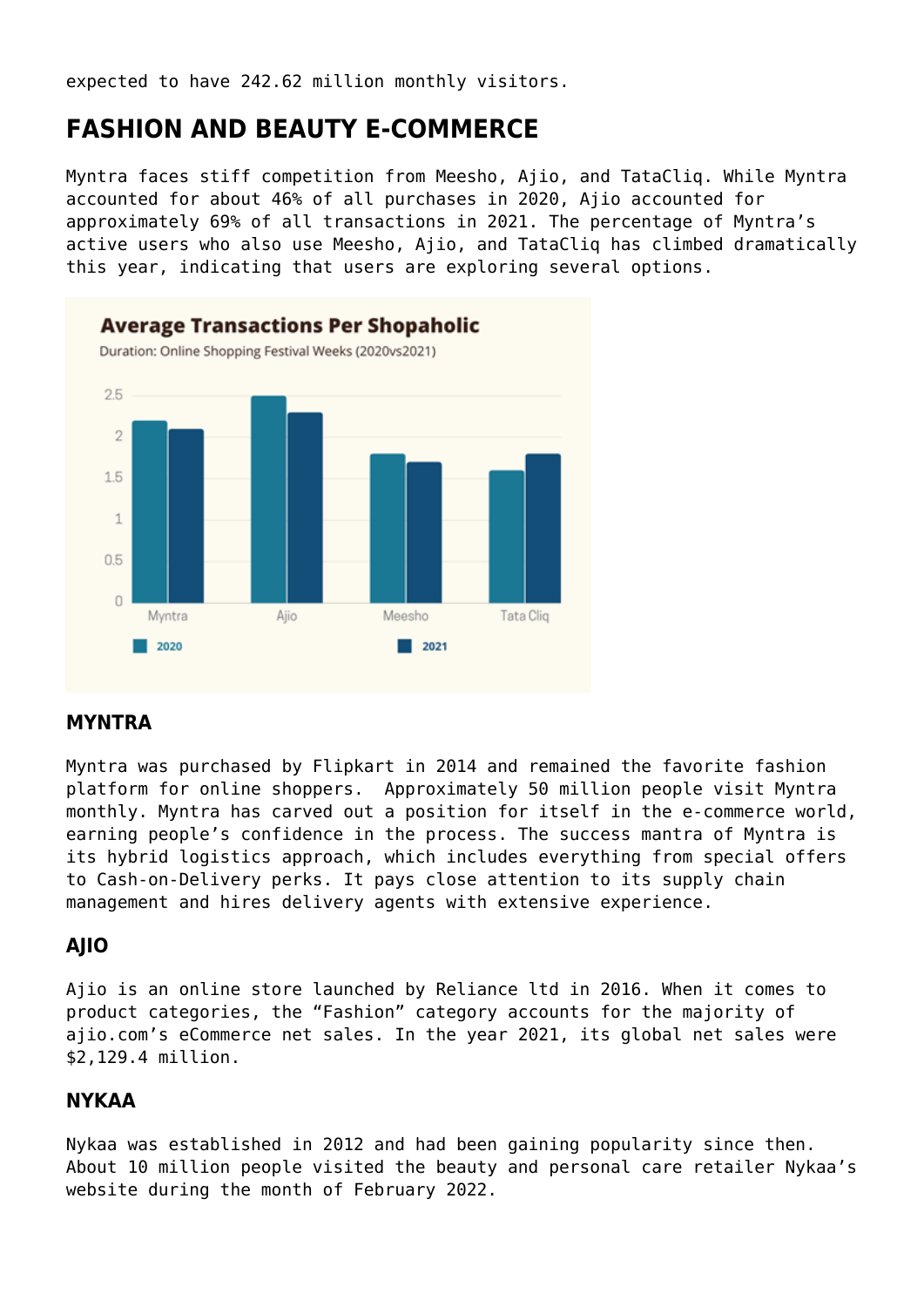## **E-GROCERS**



#### **BIGBASKET**

With a vast selection of high-quality groceries at reasonable prices, Big Basket is India's most popular and trusted online retailer. With a wide variety of products delivered to your home and a simple payment option, this is India's largest online grocery store.

#### **BLINKIT / GROFERS**

Blinkit (formerly Grofers) is an Indian instant delivery service that delivers items within minutes. It was established in December 2013 and has its headquarters in Gurgaon. Over ten million Indians use Blinkit to shop for everything from grocery staples and vegetables to emergency supplies and electronic items, among other things. It currently delivers more than 100,000 orders per day and is dedicated to bringing the future of commerce to everyone in the Indian sub-continent.

#### **JIOMART**

It is an online grocery store that delivers more than 50,000 grocery items at a discount to your home via a fast delivery system. JioMart is a subsidiary of Jio Corporation. It collaborates with local businesses rather than building a warehouse infrastructure. Food items are sourced by these stores and delivered to the customers' residences.

## **RECENT DEVELOPMENTS IN E-COMMERCE**

To stay on top of the competition, it is essential to keep abreast of the latest market developments so that you may be prepared for any future changes and also use the technology to your advantage.

Zomato has announced that it will invest \$400 million in developing a substantial presence in the quick commerce sector as it draws closer to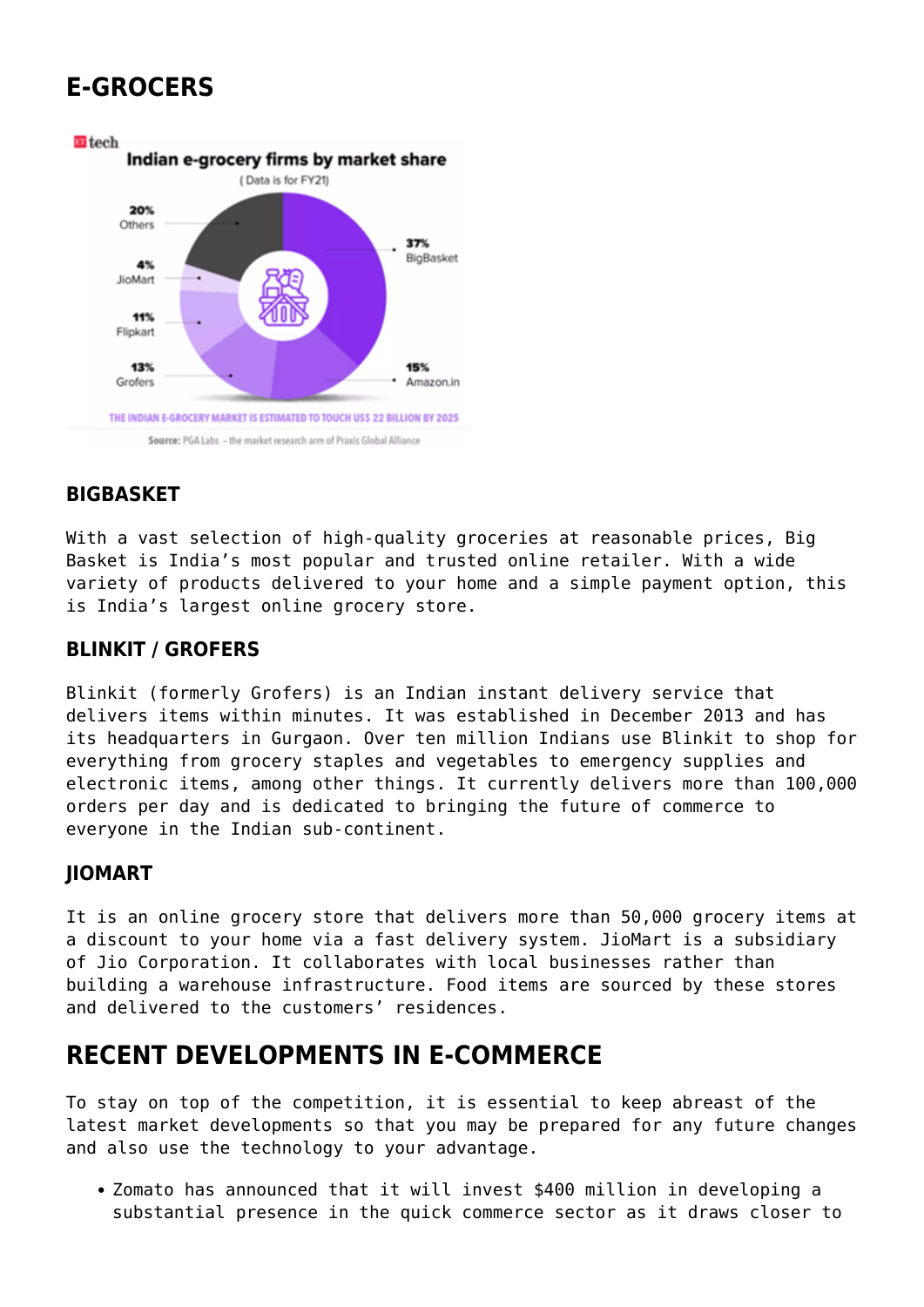profitability following an optimistic q3 in FY2022 (ending December 2021). Last year, it spent \$225 million on Blinkit (previously Grofers), Shiprocket, and Magicpin to expand its rapid commerce business in India.

- Meesho unveils an integrated [a](https://twitter.com/hashtag/app?src=hashtag_click)pp for buyers & sellers. Especially sellers will be able to benefit from the app as it offers more features than the web versions previously provided. Some of its functions include support for sellers, order tracking, and inventory management.
- While 10-minute grocery delivery has been gaining momentum, Tata-owned egrocer Bigbasket plans to introduce BB express to the market, which will offer products within an hour. 62 large-scale dark stores will run the new service starting next month.
- Flipkart's social commerce platform Shopsy has accrued 30 million downloads, mainly in the wake of the campaign, 'It happens only on Shopsy.' Competition intensifies in the social commerce space a[s](https://twitter.com/hashtag/Meesho?src=hashtag_click) Meesho takes o[n](https://twitter.com/hashtag/Flipkart?src=hashtag_click) Flipkart and Amazon with convenient seller policies and lower prices.
- The e-commerce business will also see significant investments from global companies like Facebook, which is investing in Reliance Jio. Google has also made its first investment of US\$ 4.5 billion in Jio Platforms, according to the company. Reliance Retail then acquired Future Group, further establishing the Ambani Group's foothold in the ecommerce market.

## **CATEGORIES**

E-commerce will contribute to 40% of non-grocery retail in India, which includes electronics and fashion, and 6% of the country's general medicine and grocery purchases by 2030. The following categories are predicted to make a significant impact on eCommerce income in the future:

- Fashion fashion accounts for the lion's share of everything sold online in India. Clothing products account for over 35% of total income earned by online sales.
- Groceries It's no longer necessary to go to a store to get everyday necessities such as toiletries or cooking oil. For people who don't have the time to go to the market on a regular basis, an online system like this is ideal.
- Consumer Electronics E-commerce sites are ideal for buying and selling consumer electronics such as computers, smartphones, and digital cameras. India is anticipated to become the world's fifth-largest consumer durable market by 2025.

### **POST PANDEMIC SHOPPING BEHAVIOR OF INDIANS**

The retail market in India shrank by 5%, and GDP shrank by 7.3% in the fiscal year that ended in March 2021 as a result of prolonged lockdowns across the country. A multi-month shutdown of the e-retail market resulted in an increase of 5 percent in sales to \$38 billion.

During the first 12–18 months of the pandemic, e-commerce categories experienced a wide range of growth and recovery patterns: the mobiles and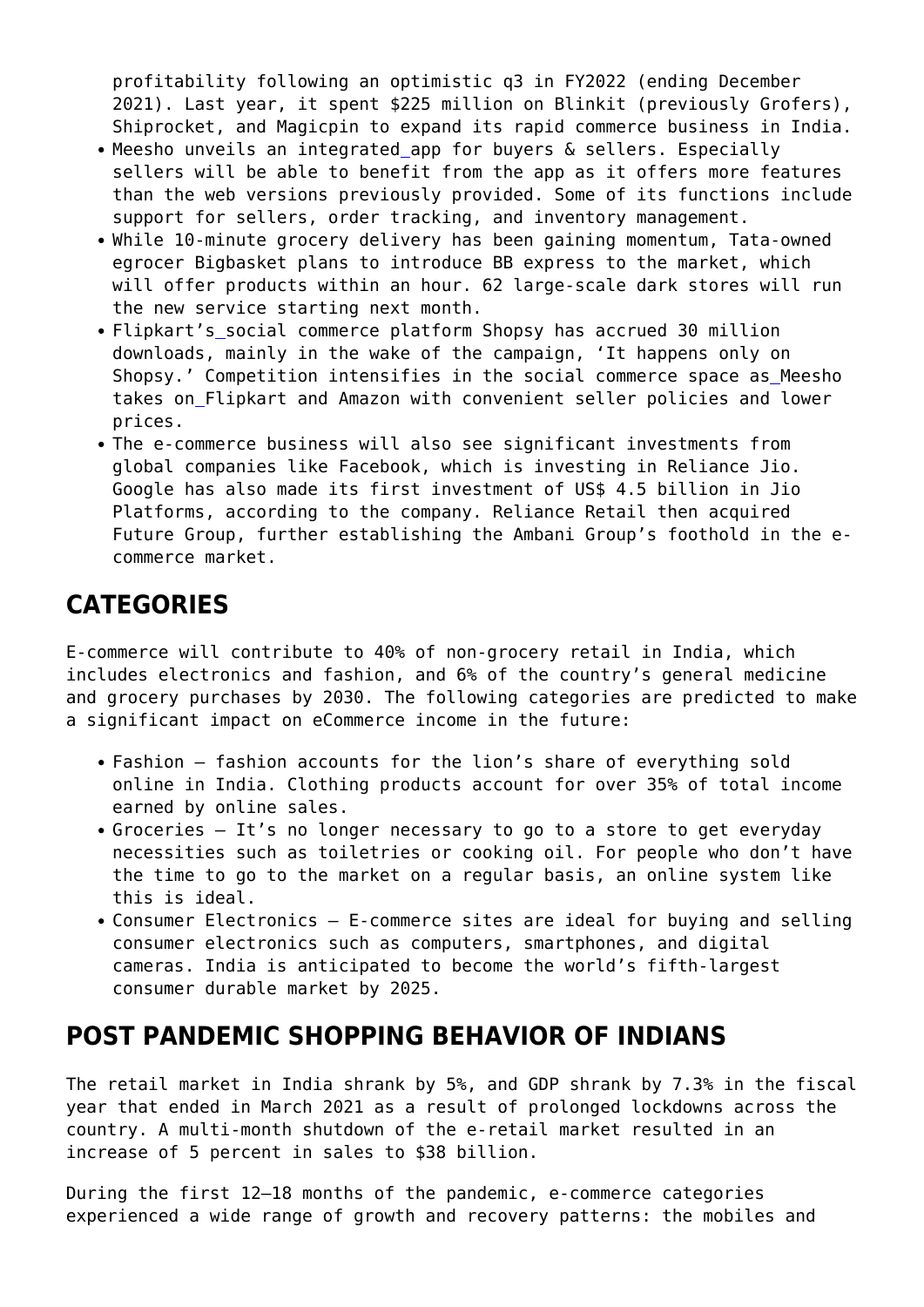electronics categories experienced a one-time growth spurt; frequent-use categories such as grocery, household, and personal care continued to accelerate; and discretionary categories such as fashion and travel products experienced slower growth but began to recover in 2021.

2020 saw a shift from urbanization to reverse migration, which fueled rapid growth in smaller communities.



Source : Bain Analysis

The Indian e-retail market is predicted to increase at a rate of 25 percent to 30 percent per year over the next five years, reaching \$120–140 billion by FY26, a rate that is higher than that of the Modern Trade sector. Small-town India will be the driving force behind this expansion, accounting for four out of every five new shoppers. As a result of the pandemic, reverse migration from metropolitan areas fueled even more rapid growth in smaller communities. Women and elderly buyers, in addition to small towns, are continuing to grow the e-commerce customer base.

#### **WHAT IS THE FUTURE WHEN IT COMES TO ADVERTISING IN INDIA**

Small and medium businesses (MSME) in India have benefited from the Ecommerce industry's financing, technology, and training resources, which have a positive ripple effect on other sectors. Innovations like digital payments, hyper-local logistics, analytics-driven customer engagement, and digital advertisements will likely support the sector's expansion. Improving customer satisfaction and increasing tax revenue are just a few of the benefits that will accrue as a result of the E-commerce sector's development. By 2022, 859 million people are expected to be using smartphones.

## **FINAL THOUGHTS**

Advertisement is constantly evolving to meet the needs of today's consumers. These improvements all have one thing in common: Developing an eCommerce marketing strategy that can attract new customers.

If you're seeking someone to help you streamline and automate your marketing